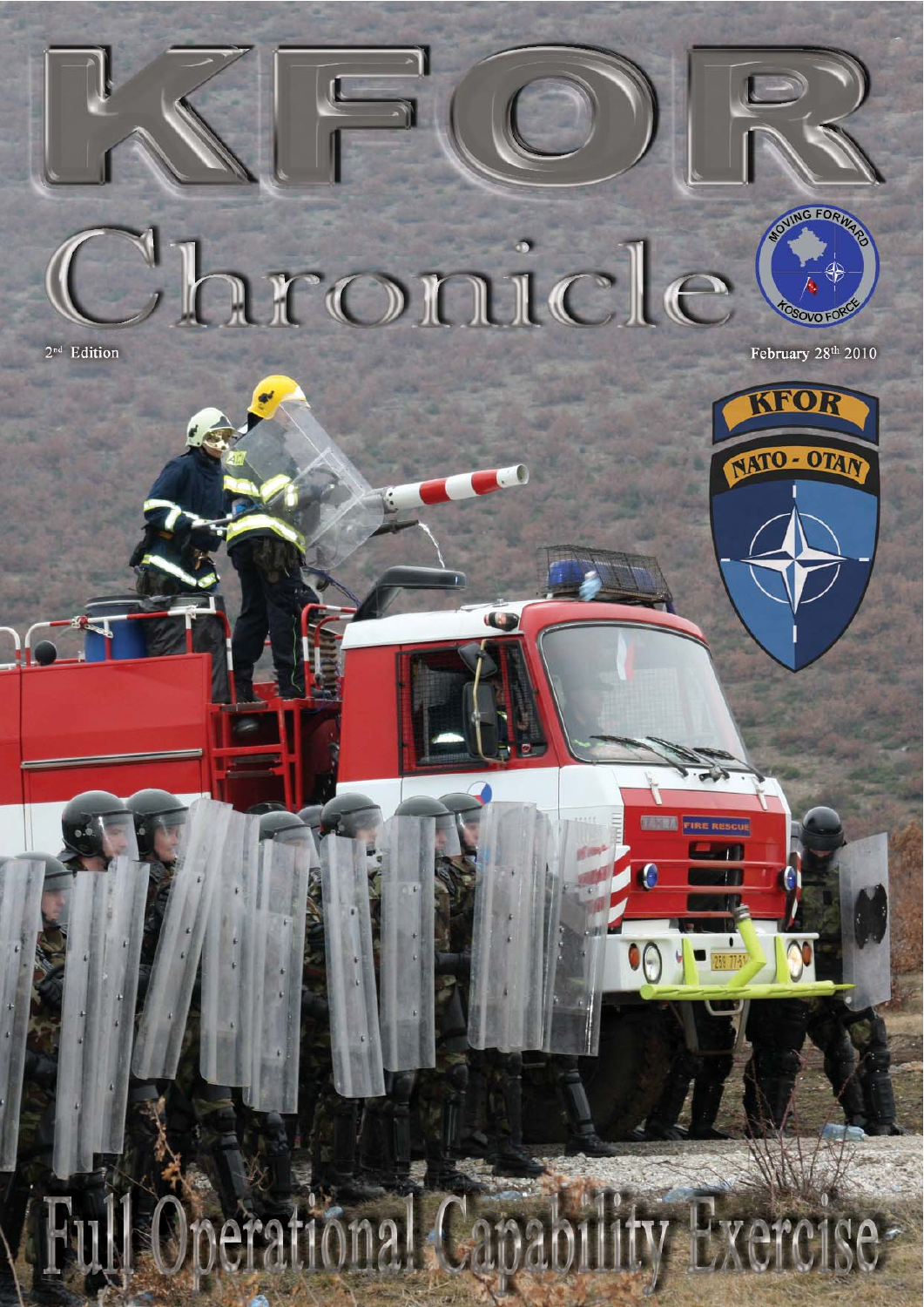## Life Threatening in New

*Story and photos by Major Patrick Van Hoeserlande, Belgium Air Force*

With less specialized assets in every National Support Element, it was expected that after

the

transformation into a Multinational Battle Group, no nation would be capable to solely guarantee a rapid reaction to a life threatening incident.

Because the safety of our soldiers is our main concern, the only acceptable solution was to set up a multinational,

interagency team. This had to be a fast intervention team at high readiness with all the necessary elements to face any imaginable situation.

Denmark, France, Greece and Morocco combined their assets and trained their people to work together as a team. Although convinced of the necessity, achieving a multinational cooperation is hard at working level. Military personnel like Military Police,

图